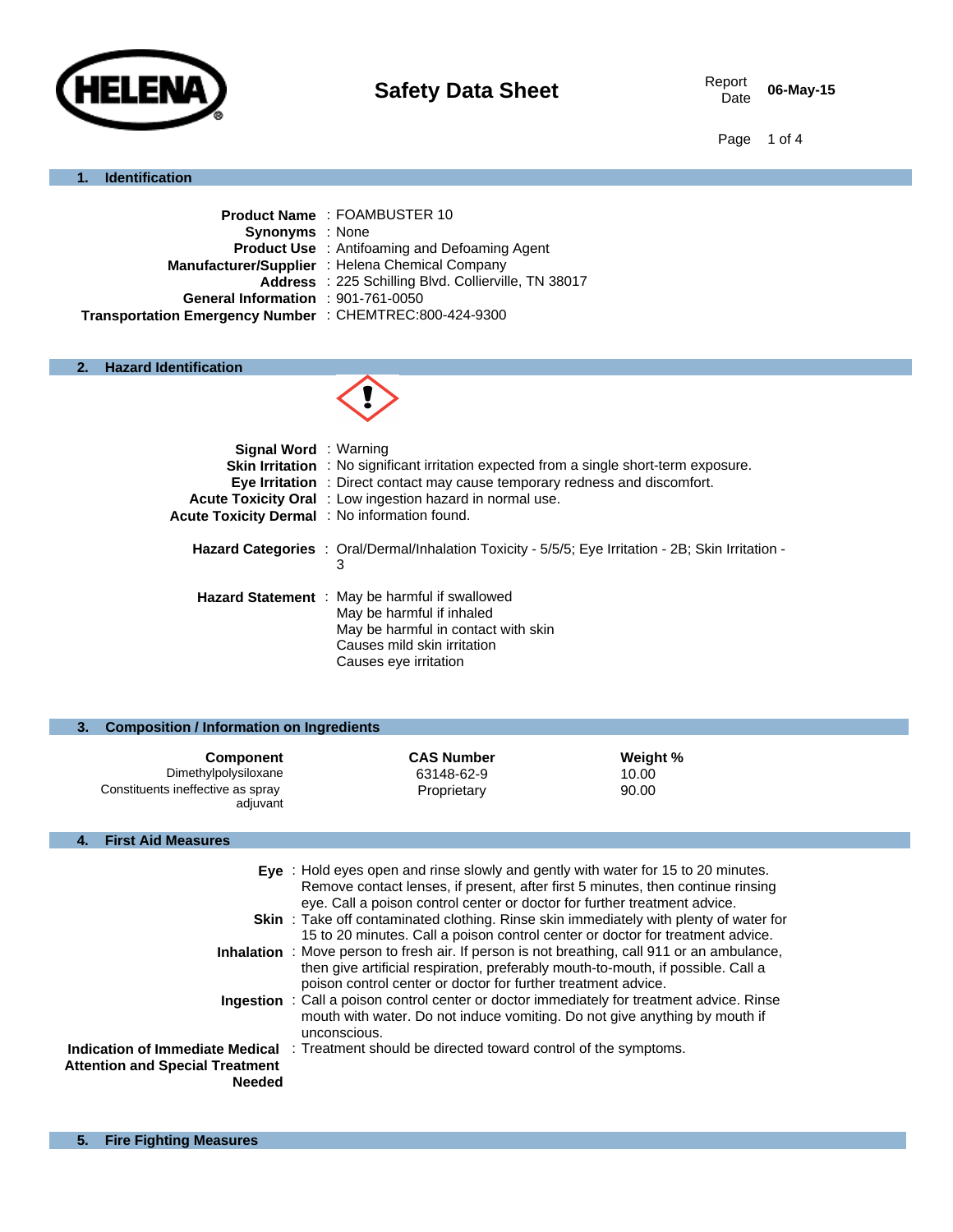

Page 2 of 4

| <b>Chemical</b> | <b>Extinguishing Media</b> : Dry chemical, alcohol foam and carbon dioxide.<br>Specific Hazards Arising from the : Thermal breakdown of this product during fire conditions may evolve the<br>following: carbon oxides and traces of incompletely burned carbon compounds,<br>silicon dioxide and formaldehyde. |
|-----------------|-----------------------------------------------------------------------------------------------------------------------------------------------------------------------------------------------------------------------------------------------------------------------------------------------------------------|
|                 | <b>Special Fire Fight Proc</b> : Wear self-contained breathing apparatus and full protective clothing. Avoid<br>breathing fumes.                                                                                                                                                                                |

| <b>Accidental Release Measures</b>                                 |                                                                                                                                                                                                                                            |
|--------------------------------------------------------------------|--------------------------------------------------------------------------------------------------------------------------------------------------------------------------------------------------------------------------------------------|
| <b>Personal Precautions</b>                                        | : Keep unprotected and unnecessary personnel out of spill area.                                                                                                                                                                            |
| <b>Protective Equipment</b>                                        | : Splashproof goggles or face shield, impervious gloves, impervious apron and<br>footwear. Respiratory protection is not normally needed. Eyewash should be<br>available in work area.                                                     |
| <b>Emergency Procedures</b>                                        | : Dike spill area to prevent spreading.                                                                                                                                                                                                    |
| <b>Methods and Materials for</b><br><b>Containment and Cleanup</b> | : Cover spill with absorbent, such as clay, sand or sawdust. Collect and place in<br>suitable containers for proper disposal. Flush spill area with water, collect on<br>absorbent and place in same containers with other spill material. |
|                                                                    |                                                                                                                                                                                                                                            |

| <b>Handling and Storage</b> |                                                                                                                                                                                  |
|-----------------------------|----------------------------------------------------------------------------------------------------------------------------------------------------------------------------------|
|                             | <b>Precautions for Safe Handling</b> : Keep out of reach of children. Do not contaminate water, food or feed by<br>storage, handling or disposal. Keep container tightly closed. |
|                             | <b>Conditions for Safe Storage</b> : Store in original container only.                                                                                                           |

# **8. Exposure Controls / Personal Protection**

|                                                                       | <b>TLV/PEL</b> : No TLV or PEL established for this mixture.                                                       |
|-----------------------------------------------------------------------|--------------------------------------------------------------------------------------------------------------------|
| Appropriate Engineering Controls: Local exhaust should be sufficient. |                                                                                                                    |
|                                                                       | <b>Personal Protective Equipment</b> : Splashproof goggles or face shield, impervious gloves, impervious apron and |
|                                                                       | footwear. Respiratory protection is not normally needed. Eyewash should be                                         |
|                                                                       | available in work area.                                                                                            |

## **9. Physical and Chemical Properties**

| Boiling Point, <sup>o</sup> F : >35 Degrees C.<br>Melting Point(Freezing point), <sup>o</sup> C : Not determined<br>Vapor Pressure, mm Hg @ 20 °C : No data available<br><b>Solubility in Water</b> : Not determined<br>Density, g/mL $@$ 25 °C : 1.0 $@$ 25 Degrees C. | Odor/Appearance: White liquid with some odor.<br>Flash Point, <sup>o</sup> F : >214 Degrees F.<br>Vapor Density : Not determined<br><b>Molecular Formula</b> : Not applicable, formulated mixture. |
|-------------------------------------------------------------------------------------------------------------------------------------------------------------------------------------------------------------------------------------------------------------------------|----------------------------------------------------------------------------------------------------------------------------------------------------------------------------------------------------|
| Evaporation Rate(Butyl Acetate = : No information found<br>1)                                                                                                                                                                                                           |                                                                                                                                                                                                    |
| <b>Octanol/Water Partition : No information found</b><br><b>Coefficient</b>                                                                                                                                                                                             |                                                                                                                                                                                                    |
|                                                                                                                                                                                                                                                                         | <b>pH</b> : Not determined                                                                                                                                                                         |
| <b>Flammable Limits (approximate)</b>                                                                                                                                                                                                                                   | : No information found                                                                                                                                                                             |
| volume % in air)                                                                                                                                                                                                                                                        |                                                                                                                                                                                                    |
| Auto-ignition Temperature : No information found                                                                                                                                                                                                                        |                                                                                                                                                                                                    |
| <b>Decomposition temperature</b> : No information found                                                                                                                                                                                                                 |                                                                                                                                                                                                    |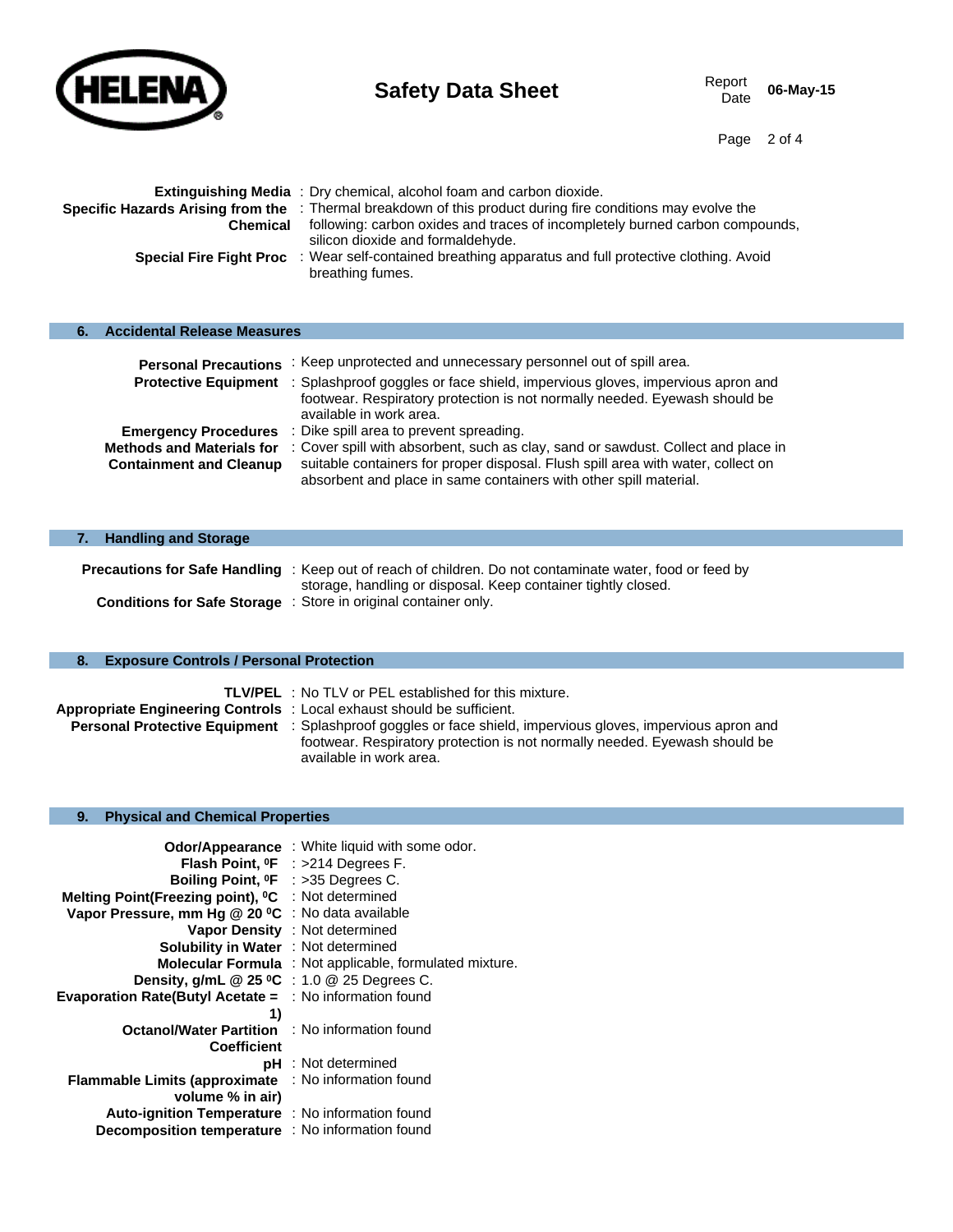

Page 3 of 4

#### **10. Stability and Reactivity**

|                                                  | <b>Reactivity</b> : No information found.                                                             |  |
|--------------------------------------------------|-------------------------------------------------------------------------------------------------------|--|
| <b>Chemical Stability : Stable</b>               |                                                                                                       |  |
|                                                  | Hazardous Decomposition : May evolve traces of incompletely burned carbon compounds, silicon dioxide, |  |
|                                                  | <b>Products</b> and formaldehyde.                                                                     |  |
| <b>Hazardous Polymerization</b> : Will not occur |                                                                                                       |  |
| <b>Conditions to Avoid</b> : None known          |                                                                                                       |  |
|                                                  | Incompatible Materials : Oxidizing material can cause a reaction.                                     |  |

# **11. Toxicological Information**

|                                               | Acute Toxicity (Oral LD50) : No LD50 available. Low ingestion hazard in normal use.                              |
|-----------------------------------------------|------------------------------------------------------------------------------------------------------------------|
|                                               | Acute Toxicity (Dermal LD50) : No LD50 available. No significant irritation expected from a single, short-term   |
|                                               | exposure.                                                                                                        |
|                                               | Acute Toxicity Inhalation LC50 : No LC50 available. No significant irritation expected from a single, short-term |
|                                               | exposure.                                                                                                        |
| <b>Likely Routes of Exposure</b> : Eyes, skin |                                                                                                                  |
|                                               | <b>Skin Irritation</b> : No significant irritation expected from a single, short-term exposure.                  |
|                                               | Eye Irritation : Direct contact may cause temporary redness and discomfort.                                      |
|                                               | <b>Skin Sensitization</b> : Not a skin sensitizer                                                                |
|                                               | <b>Carcinogenic</b> : No information found                                                                       |
|                                               | <b>Chronic Effects</b> : None currently known                                                                    |
|                                               | <b>Other Hazards</b> : No information found                                                                      |

#### **12. Ecological Information**

|                                                         | <b>Ecotoxicity</b> : No information found      |
|---------------------------------------------------------|------------------------------------------------|
| Persistence and Degradability : No information found    |                                                |
| <b>Bioaccumulative Potential : No information found</b> |                                                |
|                                                         | <b>Mobility in Soil</b> : No information found |
| <b>Other Adverse Effects</b> : No information found     |                                                |

# **13. Disposal Considerations**

**Waste Disposal Method** : This material must be disposed of according to Federal, State or Local procedures under the Resource Conservation and Recovery Act.

#### **14. Transport Information**

| <b>Transport Hazard Class : None</b>                | UN Proper Shipping Name: Not regulated by DOT, IATA or IMDG.                                                |
|-----------------------------------------------------|-------------------------------------------------------------------------------------------------------------|
|                                                     |                                                                                                             |
| <b>UN Identification Number : None</b>              |                                                                                                             |
| <b>Packaging Group</b> : None                       |                                                                                                             |
| <b>Environmental Hazards</b> : No information found |                                                                                                             |
| <b>Transport in Bulk</b> : No information found     |                                                                                                             |
| Special Precautions for : No information found      |                                                                                                             |
| <b>Transportation</b>                               |                                                                                                             |
|                                                     | Freight Classification : Adhesives, Adjuvants, Spreaders or Stickers, N.O.I. (NMFC Item 42652, Class<br>60) |